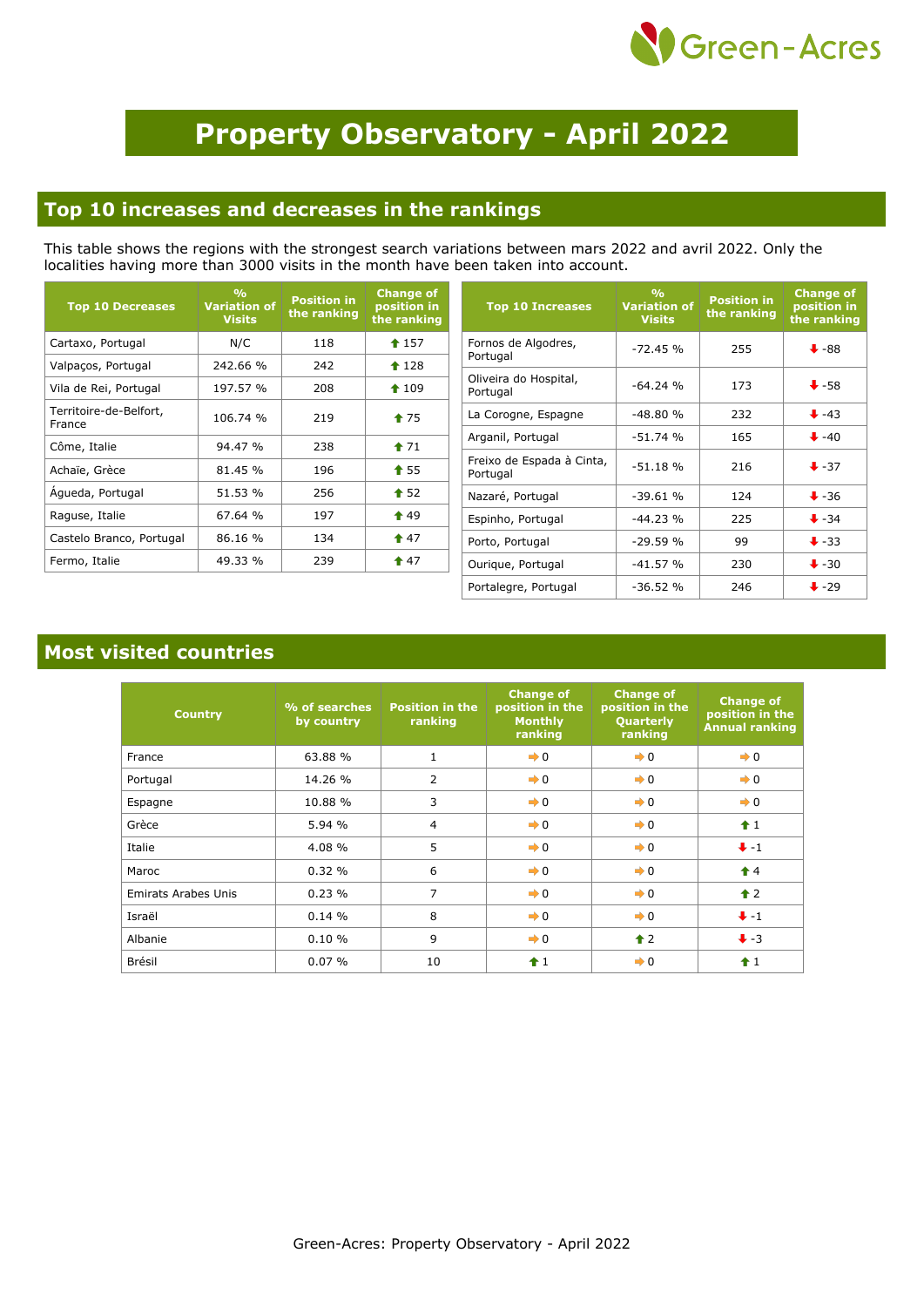

### **Most visited departement by country**

#### **France - Most visited departement**

| <b>Department</b> | $%$ of<br>searches by<br>departements | % Variation<br>of Visits | <b>Position in</b><br>the ranking | <b>Change of</b><br>position in<br>the Monthly<br>ranking | <b>Change of</b><br>position in<br>the<br>Quarterly<br>ranking | <b>Change of</b><br>position in<br>the Annual<br>ranking |
|-------------------|---------------------------------------|--------------------------|-----------------------------------|-----------------------------------------------------------|----------------------------------------------------------------|----------------------------------------------------------|
| Dordogne          | 7.23 %                                | $-5.72%$                 | $\mathbf{1}$                      | $\rightarrow 0$                                           | $\rightarrow 0$                                                | $\rightarrow 0$                                          |
| Alpes-Maritimes   | 5.97 %                                | 4.35 %                   | $\overline{2}$                    | $\rightarrow 0$                                           | $\hat{1}$                                                      | $\hat{\mathbf{r}}$ 1                                     |
| Var               | 5.54 %                                | $-2.49%$                 | 3                                 | $\rightarrow 0$                                           | $+ -1$                                                         | $+ -1$                                                   |
| Gard              | 3.16 %                                | 10.02 %                  | $\overline{4}$                    | $+1$                                                      | $\rightarrow 0$                                                | $\rightarrow 0$                                          |
| Hérault           | 3.01 %                                | $-7.95%$                 | 5                                 | $+ -1$                                                    | $\rightarrow 0$                                                | $\bigstar$ 3                                             |
| Aude              | 2.70 %                                | 3.35%                    | 6                                 | $\triangle$ 2                                             | $\hat{+}1$                                                     | $\rightarrow 0$                                          |
| Vaucluse          | 2.64 %                                | 11.79 %                  | $\overline{7}$                    | $\triangle$ 2                                             | $\bigstar$ 3                                                   | $\ddot{\bullet}$ -2                                      |
| Lot-et-Garonne    | 2.53 %                                | $-8.79%$                 | 8                                 | $+ -1$                                                    | $\ddot{\bullet}$ -2                                            | $+ -1$                                                   |
| Gironde           | 2.46 %                                | 12.26 %                  | 9                                 | $\uparrow$ 3                                              | $\hat{\mathbf{r}}$ 4                                           | $\bullet$ 6                                              |
| Gers              | 2.37 %                                | $-16.06%$                | 10                                | $+ -4$                                                    | $\hat{\bullet}$ 2                                              | $+ -1$                                                   |

#### **Spain - Most visited departement**

| <b>Department</b> | $%$ of<br>searches by<br>departements | % Variation<br>of Visits | <b>Position in</b><br>the ranking | <b>Change of</b><br>position in<br>the Monthly<br>ranking | <b>Change of</b><br>position in<br>the<br>Quarterly<br>ranking | <b>Change of</b><br>position in<br>the Annual<br>ranking |
|-------------------|---------------------------------------|--------------------------|-----------------------------------|-----------------------------------------------------------|----------------------------------------------------------------|----------------------------------------------------------|
| Alicante          | 32.51 %                               | $-6.61%$                 | $\mathbf{1}$                      | $\rightarrow 0$                                           | $\rightarrow 0$                                                | $\rightarrow 0$                                          |
| Málaga            | 16.80 %                               | $-7.32%$                 | $\overline{2}$                    | $\rightarrow 0$                                           | $\rightarrow 0$                                                | $\rightarrow 0$                                          |
| Gérone            | 12.75 %                               | 1.66 %                   | 3                                 | $\rightarrow 0$                                           | $\rightarrow 0$                                                | $\rightarrow 0$                                          |
| Ténérife          | 7.91 %                                | $-24.54%$                | $\overline{4}$                    | $\rightarrow 0$                                           | $\rightarrow 0$                                                | $\rightarrow 0$                                          |
| Murcie            | 5.31 %                                | $-9.61%$                 | 5                                 | $\rightarrow 0$                                           | $\hat{\mathbf{r}}$ 1                                           | $\uparrow$ 2                                             |
| Tarragone         | 4.63 %                                | 10.32 %                  | 6                                 | $\triangle$ 2                                             | $+1$                                                           | $\rightarrow 0$                                          |
| Barcelone         | 3.81 %                                | $-11.43%$                | 7                                 | $\rightarrow 0$                                           | $f$ 1                                                          | $\ddot{\bullet}$ -2                                      |
| Valence           | 3.61 %                                | $-30.96%$                | 8                                 | $\ddot{\bullet}$ -2                                       | $\ddot{\bullet}$ -3                                            | $\hat{+}1$                                               |
| Almería           | 2.41 %                                | 50.74 %                  | 9                                 | $\uparrow$ 3                                              | $\uparrow$ 2                                                   | $\hat{\mathbf{r}}$ 2                                     |
| Iles Baléares     | 1.85 %                                | $-16.60%$                | 10                                | $+ -1$                                                    | $\rightarrow 0$                                                | $\rightarrow 0$                                          |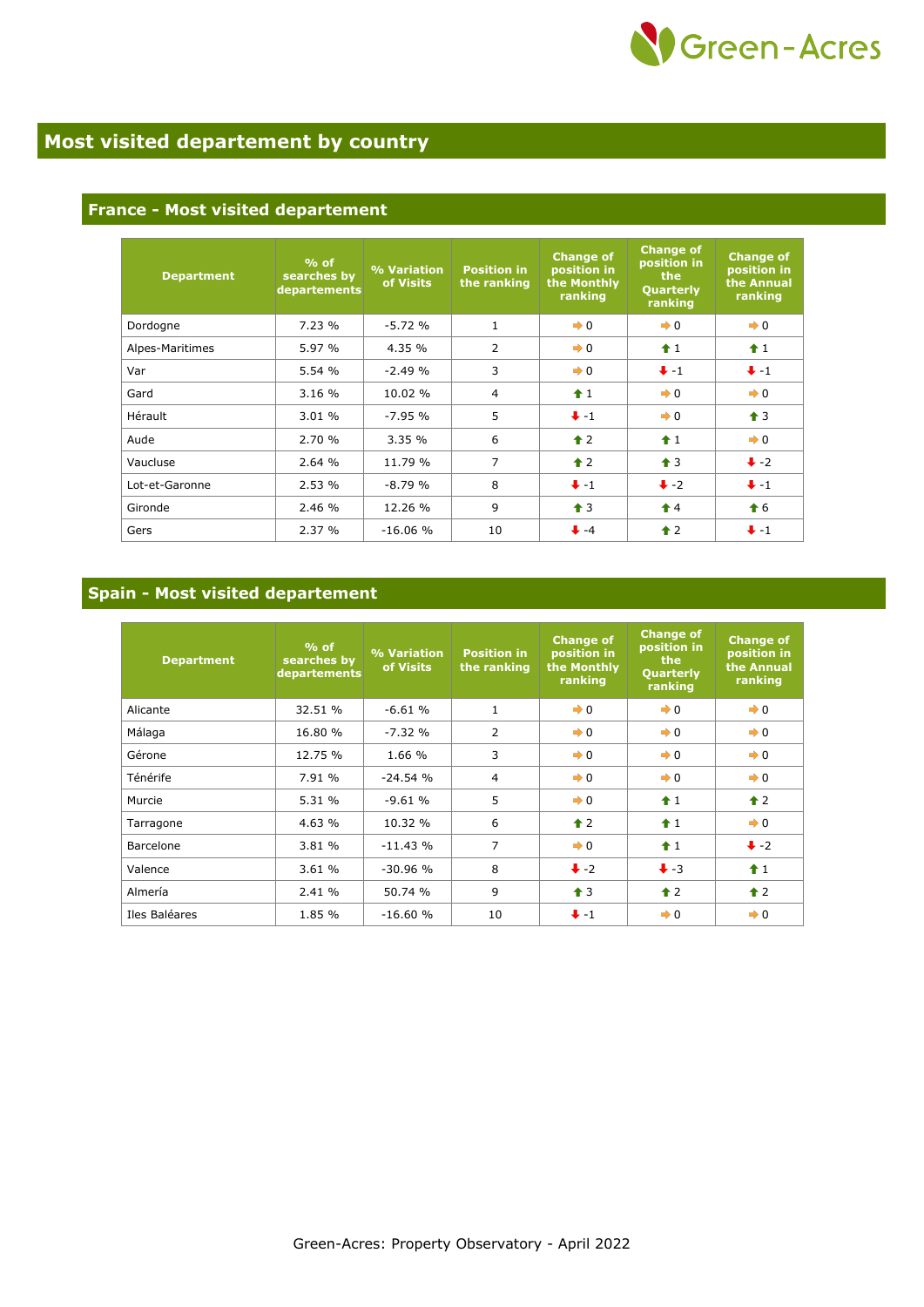

#### **Portugal - Most visited departement**

| <b>Department</b> | $%$ of<br>searches by<br>departements | % Variation<br>of Visits | <b>Position in</b><br>the ranking | <b>Change of</b><br>position in<br>the Monthly<br>ranking | <b>Change of</b><br>position in<br>the<br>Quarterly<br>ranking | <b>Change of</b><br>position in<br>the Annual<br>ranking |
|-------------------|---------------------------------------|--------------------------|-----------------------------------|-----------------------------------------------------------|----------------------------------------------------------------|----------------------------------------------------------|
| Loulé             | 7.08 %                                | $-7.64%$                 | $\mathbf{1}$                      | $\rightarrow 0$                                           | $\rightarrow 0$                                                | $\hat{1}$                                                |
| Albufeira         | 5.84 %                                | $-11.32%$                | $\overline{2}$                    | $\rightarrow 0$                                           | $\rightarrow 0$                                                | $+ -1$                                                   |
| Lisbonne          | 5.05 %                                | $-18.50%$                | 3                                 | $\rightarrow 0$                                           | $\rightarrow 0$                                                | $\rightarrow 0$                                          |
| Tavira            | 4.23 %                                | 1.45 %                   | $\overline{4}$                    | $\triangle$ 2                                             | $\triangle$ 2                                                  | $\rightarrow 0$                                          |
| Lagos             | 4.07 %                                | $-5.89%$                 | 5                                 | $\rightarrow 0$                                           | $+ -1$                                                         | $\rightarrow 0$                                          |
| Olhão             | 3.97 %                                | $-23.79%$                | 6                                 | $\ddot{\bullet}$ -2                                       | $+ -1$                                                         | $\hat{1}$                                                |
| Portimão          | 3.33%                                 | $-7.26%$                 | $\overline{7}$                    | $\hat{1}$                                                 | $\hat{\mathbf{r}}$ 1                                           | $\hat{\mathbf{f}}$ 6                                     |
| Tomar             | 3.33 %                                | 60.92 %                  | 8                                 | $\bullet$ 9                                               | $\hat{\bullet}$ 6                                              | $\textcolor{blue}{\bigstar}$ 10                          |
| Faro              | 3.23%                                 | $-11.21%$                | 9                                 | $\ddot{\bullet}$ -2                                       | $\ddot{\bullet}$ -2                                            | $\uparrow$ 3                                             |
| Funchal           | 2.89 %                                | $-8.91%$                 | 10                                | $\hat{+}1$                                                | $\rightarrow 0$                                                | $\bigstar$ 6                                             |

#### **Greece - Most visited departement**

| <b>Department</b> | $%$ of<br>searches by<br><b>departements</b> | % Variation<br>of Visits | <b>Position in</b><br>the ranking    | <b>Change of</b><br>position in<br>the Monthly<br>ranking | <b>Change of</b><br>position in<br>the<br><b>Quarterly</b><br>ranking | <b>Change of</b><br>position in<br>the Annual<br>ranking |
|-------------------|----------------------------------------------|--------------------------|--------------------------------------|-----------------------------------------------------------|-----------------------------------------------------------------------|----------------------------------------------------------|
| Lassithi          | 37.92 %                                      | $-6.53%$                 | $\mathbf{1}$                         | $\rightarrow 0$                                           | $\rightarrow 0$                                                       | $\rightarrow 0$                                          |
| Attique           | 8.44 %                                       | 32.39 %                  | $\overline{2}$<br>$\pmb{\uparrow}$ 1 |                                                           | $\rightarrow 0$                                                       | $\rightarrow 0$                                          |
| La Canée          | 7.98 %                                       | 45.55 %                  | 3                                    | $\hat{1}$                                                 | $\rightarrow 0$                                                       | $\rightarrow 0$                                          |
| Chalcidique       | 6.58%                                        | $-25.62%$                | $\overline{4}$                       | $\ddot{\bullet}$ -2                                       | $\rightarrow 0$                                                       | $\triangle$ 2                                            |
| Corfou            | 5.11 %                                       | 8.57%                    | 5                                    | $\hat{+}1$                                                | $\triangleq$ 3                                                        | $\bigstar$ 6                                             |
| Zakynthos         | 4.45 %                                       | 16.04 %                  | 6                                    | $\triangle$ 3                                             | $+ -1$                                                                | $\bigstar$ 6                                             |
| Céphalonie        | 4.31 %                                       | 4.49 %                   | 7                                    | $\hat{+}1$                                                | $\rightarrow 0$                                                       | $\hat{\mathbf{r}}$ 2                                     |
| Cyclades          | 4.13 %                                       | 25.40 %                  | 8                                    | $\triangle$ 2                                             | $\uparrow$ 3                                                          | $+ -1$                                                   |
| Magnésie          | 3.56 %                                       | $-31.32%$                | 9                                    | $+ -4$                                                    | $\ddot{\bullet}$ -3                                                   | $+5$                                                     |
| Eubée             | 3.40 %                                       | $-22.14%$                | 10                                   | $\ddot{\bullet}$ -3                                       | $\rightarrow 0$                                                       | $\ddot{\bullet}$ -2                                      |

#### **Italy - Most visited departement**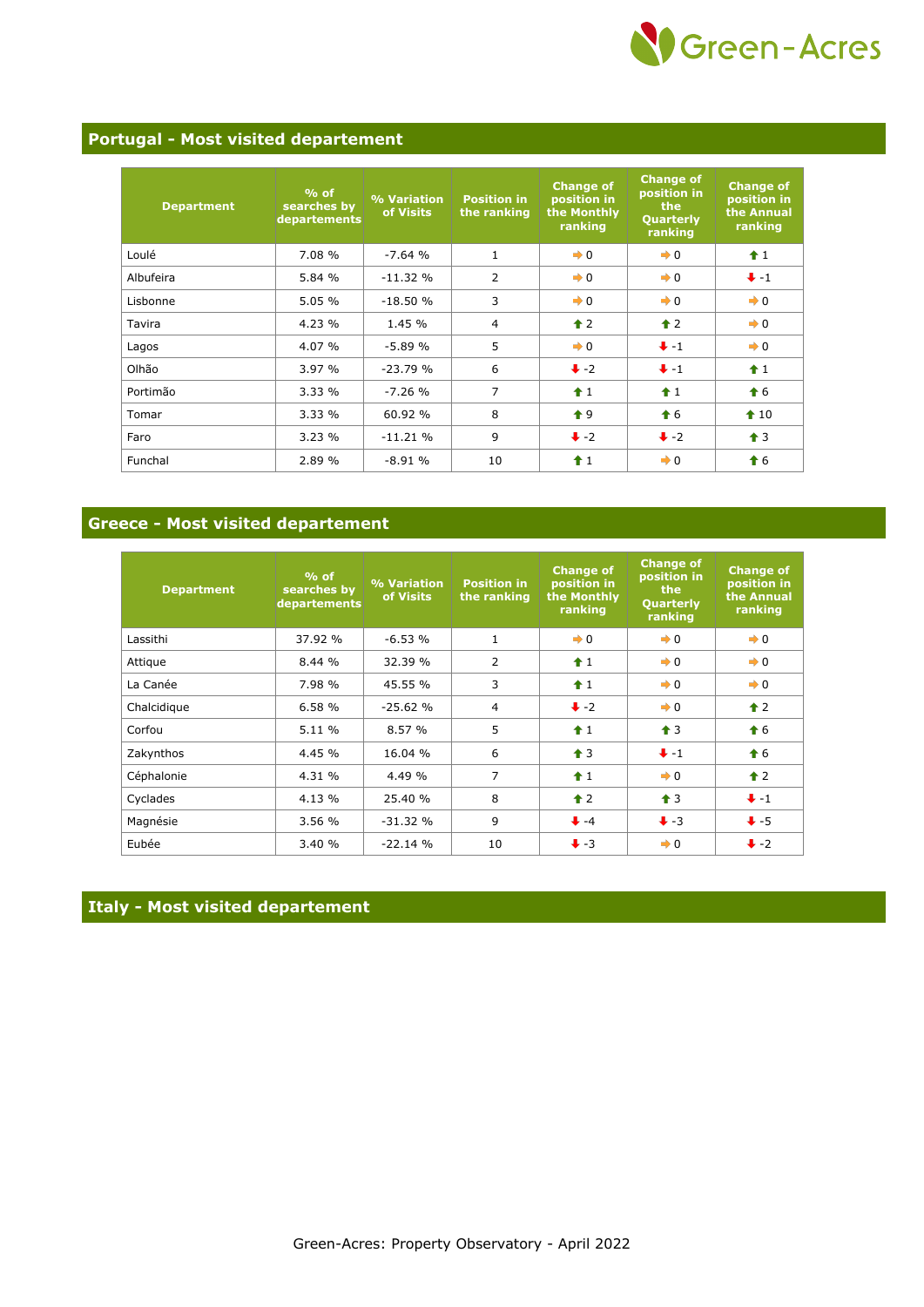

| <b>Department</b> | $%$ of<br>searches by<br>departements | % Variation<br>of Visits | <b>Position in</b><br>the ranking | <b>Change of</b><br>position in<br>the Monthly<br>ranking | <b>Change of</b><br>position in<br>the<br><b>Quarterly</b><br>ranking | <b>Change of</b><br>position in<br>the Annual<br>ranking |
|-------------------|---------------------------------------|--------------------------|-----------------------------------|-----------------------------------------------------------|-----------------------------------------------------------------------|----------------------------------------------------------|
| <b>Brindisi</b>   | 19.01 %                               | $-4.38%$                 | $\mathbf{1}$                      | $\rightarrow 0$                                           | $\rightarrow 0$                                                       | $\rightarrow 0$                                          |
| Pérouse           | 9.19%                                 | $-8.09%$                 | $\overline{2}$                    | $\rightarrow 0$                                           | $\rightarrow 0$                                                       | $\rightarrow 0$                                          |
| Sienne            | 8.31 %                                | $-11.42%$                | 3                                 | $\rightarrow 0$                                           | $\rightarrow 0$                                                       | $\rightarrow 0$                                          |
| Pise              | 8.20 %                                | 41.82 %                  | $\overline{4}$                    | $\hat{+}1$                                                | $f$ 1                                                                 | $\triangle$ 2                                            |
| Terni             | 8.16 %                                | 24.03 %                  | 5                                 | $+ -1$                                                    | $+ -1$                                                                | $\biguparrow$ 4                                          |
| Imperia           | 4.26 %                                | $-0.43%$                 | 6                                 | $\rightarrow 0$                                           | $\rightarrow 0$                                                       | $+ -1$                                                   |
| Florence          | 4.13 %                                | 18.25 %                  | 7                                 | $\hat{\mathbf{r}}$ 2                                      | $\hat{\mathbf{r}}$ 2                                                  | $\hat{\mathbf{r}}$ 4                                     |
| Arezzo            | 3.99 %                                | 6.82 %                   | 8                                 | $\rightarrow 0$                                           | $+ -1$                                                                | $+ -1$                                                   |
| Olbia-Tempio      | 3.83 %                                | $-7.59%$                 | 9                                 | $\ddot{\bullet}$ -2                                       | $+ -1$                                                                | $\bigvee$ -5                                             |
| Coni              | 2.41 %                                | $-5.58%$                 | 10                                | $\hat{+}1$                                                | $\rightarrow 0$                                                       | $\triangle$ 13                                           |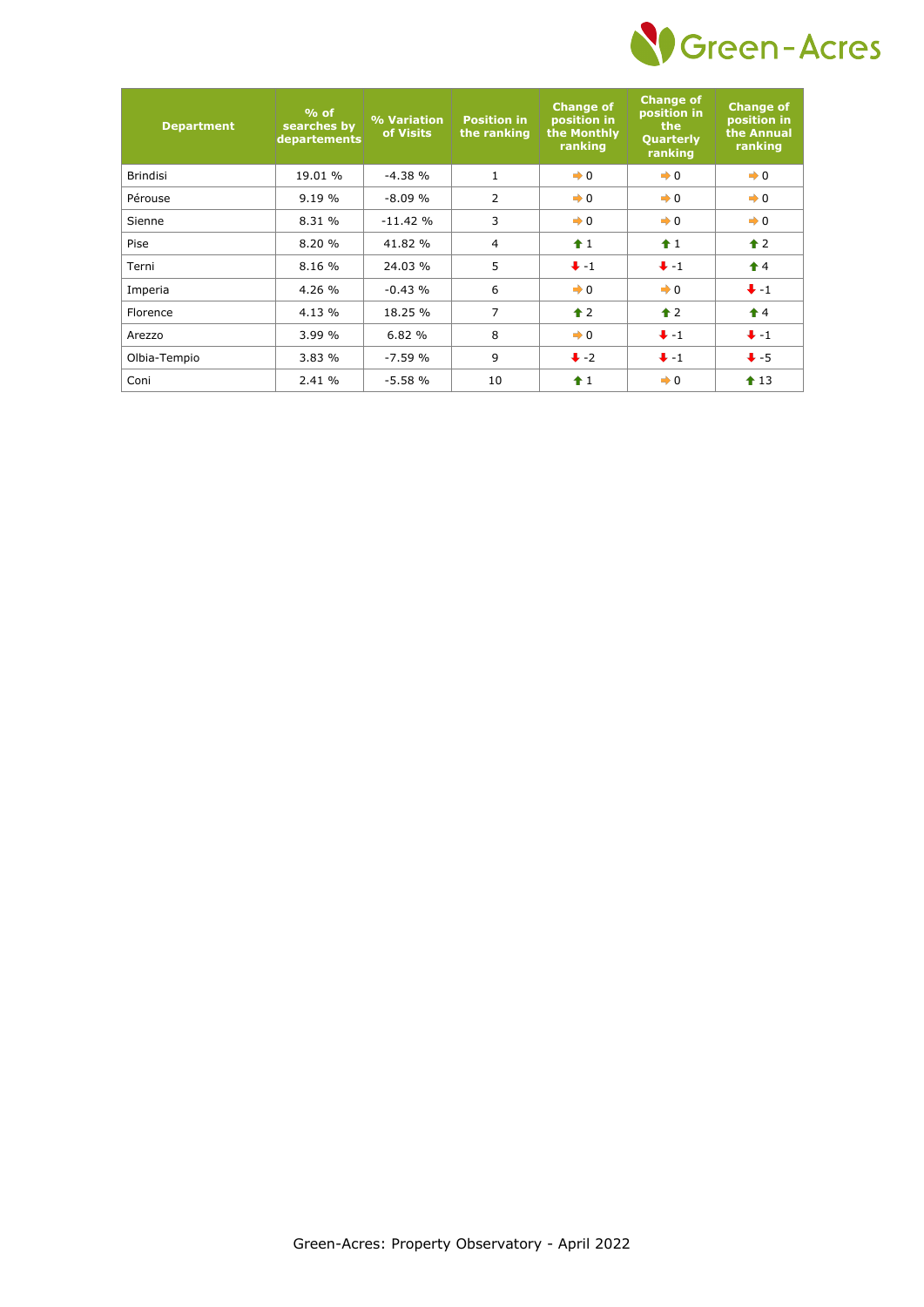

## **Top 40 departments visited around the world**

| <b>Department</b>    | <b>Country</b> | $%$ of<br>searches by<br>departements | % Variation<br>of Visits | <b>Position in</b><br>the ranking | <b>Change of</b><br>position in<br>the Monthly<br>ranking | <b>Change of</b><br>position in<br>the<br>Quarterly<br>ranking | <b>Change of</b><br>position in<br>the Annual<br>ranking |
|----------------------|----------------|---------------------------------------|--------------------------|-----------------------------------|-----------------------------------------------------------|----------------------------------------------------------------|----------------------------------------------------------|
| Dordogne             | France         | 4.77 %                                | $-5.72%$                 | $\mathbf{1}$                      | $\rightarrow 0$                                           | $\rightarrow 0$                                                | $\rightarrow 0$                                          |
| Alpes-Maritimes      | France         | 3.94 %                                | 4.35 %                   | $\overline{2}$                    | $\hat{1}$                                                 | $\hat{1}$                                                      | $\triangle$ 2                                            |
| Var                  | France         | 3.66 %                                | $-2.49%$                 | $\overline{3}$                    | f1                                                        | $+ -1$                                                         | $\rightarrow 0$                                          |
| Alicante             | Espagne        | 3.59 %                                | $-6.61%$                 | $\overline{4}$                    | $\ddot{\bullet}$ -2                                       | $\rightarrow 0$                                                | $\ddot{\bullet}$ -2                                      |
| Lassithi             | Grèce          | 2.25 %                                | $-6.53%$                 | 5                                 | $\rightarrow 0$                                           | $f$ 11                                                         | $\triangle$ 10                                           |
| Gard                 | France         | 2.09 %                                | 10.02 %                  | 6                                 | $\hat{\mathbf{r}}$ 2                                      | $+ -1$                                                         | $+ -1$                                                   |
| Hérault              | France         | 1.98 %                                | $-7.95%$                 | $\overline{7}$                    | $+ -1$                                                    | $\rightarrow 0$                                                | $\bullet$ 3                                              |
| Málaga               | Espagne        | 1.86 %                                | $-7.32%$                 | 8                                 | $+ -1$                                                    | $\ddot{\bullet}$ -2                                            | $\textcolor{red}{\bigstar}$ 1                            |
| Aude                 | France         | 1.78 %                                | 3.35 %                   | 9                                 | $\hat{\mathbf{r}}$ 2                                      | $\rightarrow 0$                                                | $\ddot{\bullet}$ -2                                      |
| Vaucluse             | France         | 1.74 %                                | 11.79 %                  | 10                                | $\hat{\mathbf{r}}$ 2                                      | $\hat{\mathbf{r}}$ 2                                           | $+ -4$                                                   |
| Lot-et-Garonne       | France         | 1.67 %                                | $-8.79%$                 | 11                                | $+ -1$                                                    | $\ddot{\bullet}$ -3                                            | $\ddot{\bullet}$ -3                                      |
| Gironde              | France         | 1.63 %                                | 12.26 %                  | 12                                | $\hat{\mathbf{T}}$ 3                                      | $\triangleq$ 3                                                 | 17                                                       |
| Gers                 | France         | 1.56 %                                | $-16.06%$                | 13                                | $+ -4$                                                    | f1                                                             | $\ddot{\bullet}$ -2                                      |
| Lot                  | France         | 1.48 %                                | 0.35%                    | 14                                | $\rightarrow 0$                                           | $+ -1$                                                         | $\ddot{\bullet}$ -2                                      |
| Paris                | France         | 1.47 %                                | $-0.82%$                 | 15                                | $\ddot{\bullet}$ -2                                       | $+ -4$                                                         | $\bullet$ 9                                              |
| Gérone               | Espagne        | 1.41 %                                | 1.66 %                   | 16                                | f1                                                        | $\bullet$ 5                                                    | $\hat{\mathbf{T}}$ 4                                     |
| Bouches-du-Rhône     | France         | 1.32 %                                | 11.88 %                  | 17                                | $\hat{\mathbf{r}}$ 4                                      | $\hat{\mathbf{T}}$ 5                                           | $14$                                                     |
| Côtes-d'Armor        | France         | 1.26 %                                | 6.71 %                   | 18                                | $\hat{\mathbf{r}}$ 2                                      | $\hat{1}$                                                      | $\bullet$ 5                                              |
| Ardèche              | France         | 1.25 %                                | 0.64%                    | 19                                | $+ -1$                                                    | $\ddag$ -9                                                     | $\ddot{\bullet}$ -6                                      |
| Pyrénées-orientales  | France         | 1.21 %                                | $-0.36%$                 | 20                                | $+ -1$                                                    | $\ddot{\bullet}$ -3                                            | $\triangle$ 2                                            |
| Charente             | France         | 1.21 %                                | $-14.30%$                | 21                                | $+ -5$                                                    | $\ddot{\bullet}$ -3                                            | $+ -7$                                                   |
| Charente-Maritime    | France         | 1.05 %                                | $-9.71%$                 | 22                                | $\rightarrow 0$                                           | $\ddot{\bullet}$ -2                                            | $\bullet$ -6                                             |
| Saône-et-Loire       | France         | 1.02 %                                | 4.32 %                   | 23                                | $\hat{\mathbf{r}}$ 2                                      | $\hat{\mathbf{T}}$ 3                                           | $\bullet$ 2                                              |
| Finistère            | France         | 1.00 %                                | 21.14 %                  | 24                                | $\hat{\mathbf{f}}$ 6                                      | $\hat{\mathbf{T}}$ 5                                           | $\bullet$ 2                                              |
| Loulé                | Portugal       | 0.93%                                 | $-7.64%$                 | 25                                | $+ -1$                                                    | $\hat{\mathbf{r}}$ 2                                           | $+ -4$                                                   |
| Morbihan             | France         | 0.90%                                 | 7.72 %                   | 26                                | $\triangle$ 2                                             | $\triangle$ 2                                                  | $\triangle$ 2                                            |
| Ténérife             | Espagne        | 0.88%                                 | $-24.54%$                | 27                                | $+ -4$                                                    | $\ddot{\bullet}$ -3                                            | $\textcolor{blue}{\bullet}$ 16                           |
| Pyrénées-Atlantiques | France         | 0.86%                                 | 3.52 %                   | 28                                | f1                                                        | $\textcolor{red}{\bigstar}$ 6                                  | $\bigvee -10$                                            |
| Haute-Garonne        | France         | 0.85%                                 | 13.24 %                  | 29                                | $\textcolor{blue}{\bullet}$ 5                             | $\hat{\mathbf{r}}$ 4                                           | $\triangle$ 22                                           |
| Haute-Vienne         | France         | 0.79%                                 | $-8.89%$                 | 30                                | $+ -4$                                                    | $+ -7$                                                         | $\bullet$ -1                                             |
| Albufeira            | Portugal       | 0.77%                                 | -11.32 %                 | 31                                | $+ -4$                                                    | $\ddot{+}$ -1                                                  | $\ddot{\bullet}$ -14                                     |
| Tarn-et-Garonne      | France         | 0.75%                                 | $-2.73%$                 | 32                                | $\rightarrow 0$                                           | $\bullet$ 9                                                    | $\bullet$ 6                                              |
| Haute-Savoie         | France         | 0.75%                                 | $-2.38%$                 | 33                                | $\rightarrow 0$                                           | $\bullet$ -8                                                   | $\bullet$ -3                                             |
| Corrèze              | France         | 0.72%                                 | $0.19 \%$                | 34                                | $\triangleq$ 3                                            | $\ddot{\bullet}$ -2                                            | $\bullet$ 8                                              |
| Brindisi             | Italie         | 0.71%                                 | $-4.38%$                 | 35                                | $\rightarrow 0$                                           | f1                                                             | $\triangle$ 10                                           |
| Seine-et-Marne       | France         | 0.69%                                 | 11.74 %                  | 36                                | $\bullet$ 6                                               | $\textbf{\textcolor{red}{\bullet}}$ 14                         | $176$                                                    |
| Rhône                | France         | 0.68%                                 | 20.23 %                  | 37                                | $\textcolor{red}{\bigstar}$ 8                             | $14$                                                           | 109                                                      |
| Côte-d'Or            | France         | 0.67%                                 | 52.91 %                  | 38                                | $\textcolor{blue}{\bullet}$ 23                            | $124$                                                          | $\textbf{12}$                                            |
| Tarn                 | France         | 0.67%                                 | 6.64 %                   | 39                                | $\triangle$ 2                                             | $\rightarrow 0$                                                | $+ -7$                                                   |
| Lisbonne             | Portugal       | 0.66%                                 | $-18.50%$                | 40                                | $+ -9$                                                    | $\bullet$ -9                                                   | $\bullet$ -13                                            |